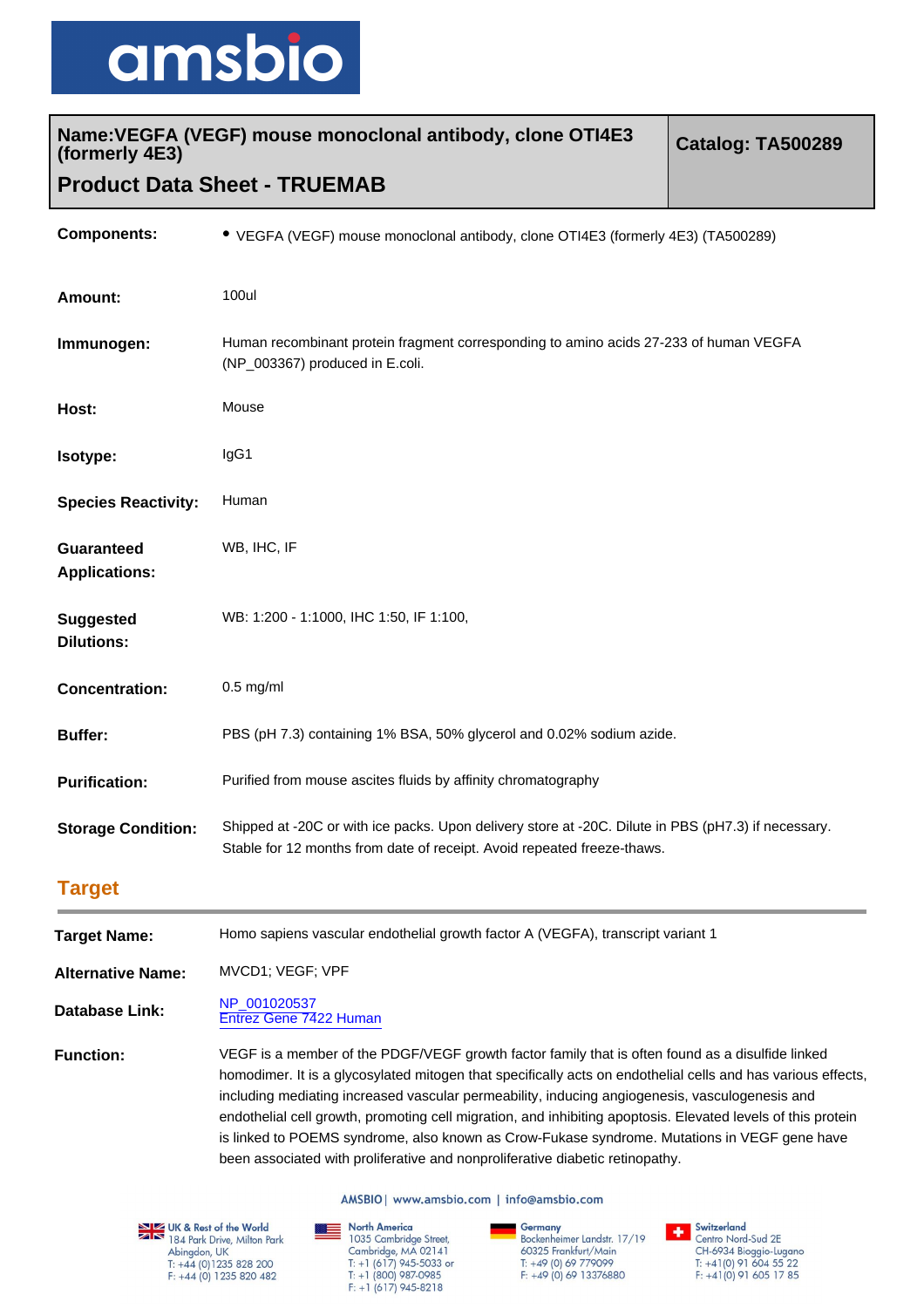## **Validation Data**



HEK293T cells were transfected with the pCMV6- ENTRY control (Left lane) or pCMV6-ENTRY VEGF (RC223789, Right lane) cDNA for 48 hrs and lysed. Equivalent amounts of cell lysates (5 ug per lane) were separated by SDS-PAGE and immunoblotted with anti-VEGF.

Western blot analysis of extracts (10ug) from 3 different cell lines by using anti-VEGF monoclonal antibody.(1:200)

Immunohistochemical staining of paraffin-embedded Human breast tissue within the normal limits using anti-VEGF mouse monoclonal antibody. (Heat-induced epitope retrieval by 10mM citric buffer, pH6.0, 100C for 10min, TA500289)

**This product is to be used for laboratory only. Not for diagnostic or therapeutic use.**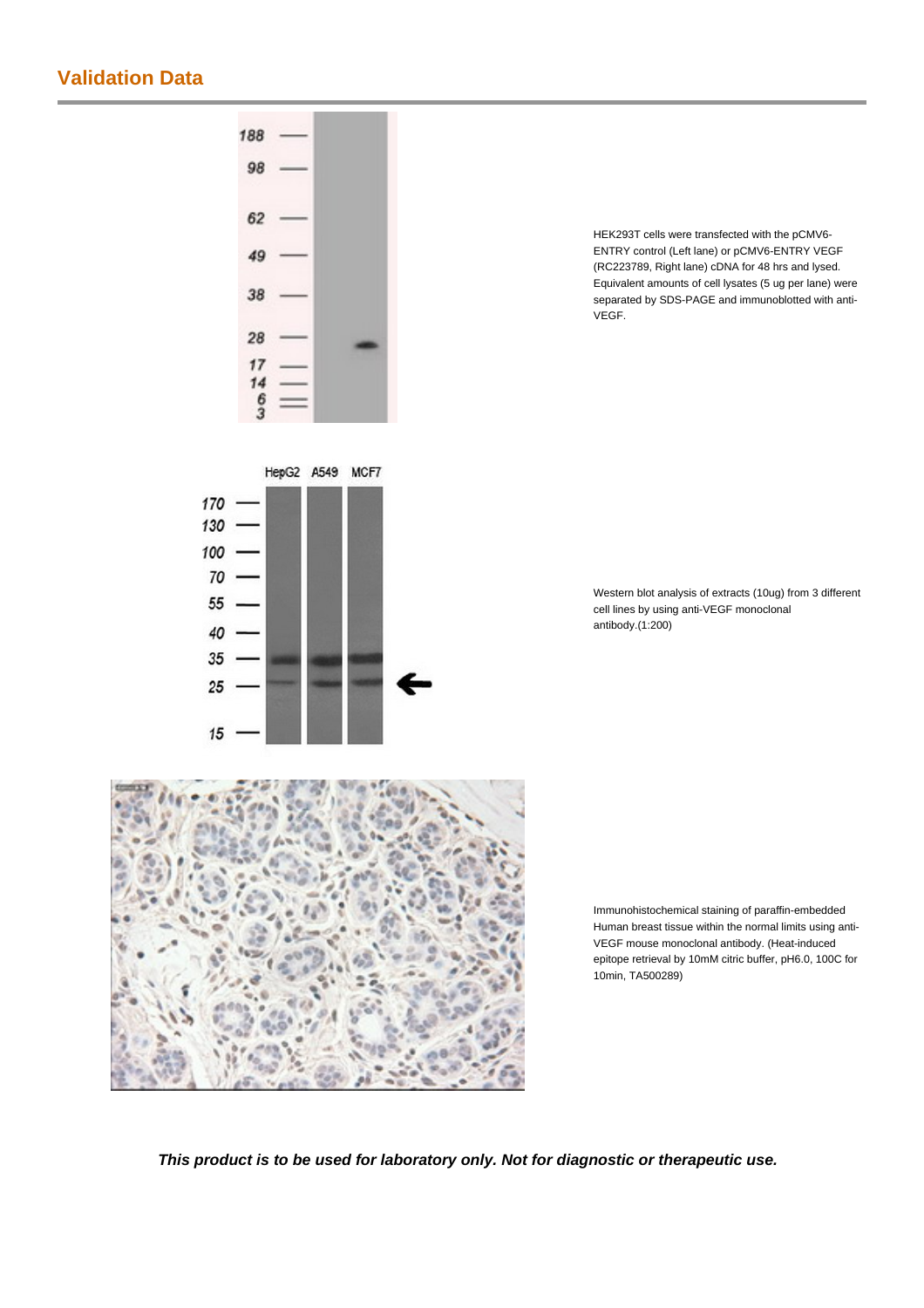

Immunohistochemical staining of paraffin-embedded Adenocarcinoma of Human breast tissue using anti-VEGF mouse monoclonal antibody. (Heat-induced epitope retrieval by 10mM citric buffer, pH6.0, 100C for 10min, TA500289)

Immunohistochemical staining of paraffin-embedded Human liver tissue within the normal limits using anti-VEGF mouse monoclonal antibody. (Heat-induced epitope retrieval by 10mM citric buffer, pH6.0, 100C for 10min, TA500289)

Immunohistochemical staining of paraffin-embedded Human pancreas tissue within the normal limits using anti-VEGF mouse monoclonal antibody. (Heat-induced epitope retrieval by 10mM citric buffer, pH6.0, 100C for 10min, TA500289)

**This product is to be used for laboratory only. Not for diagnostic or therapeutic use.**